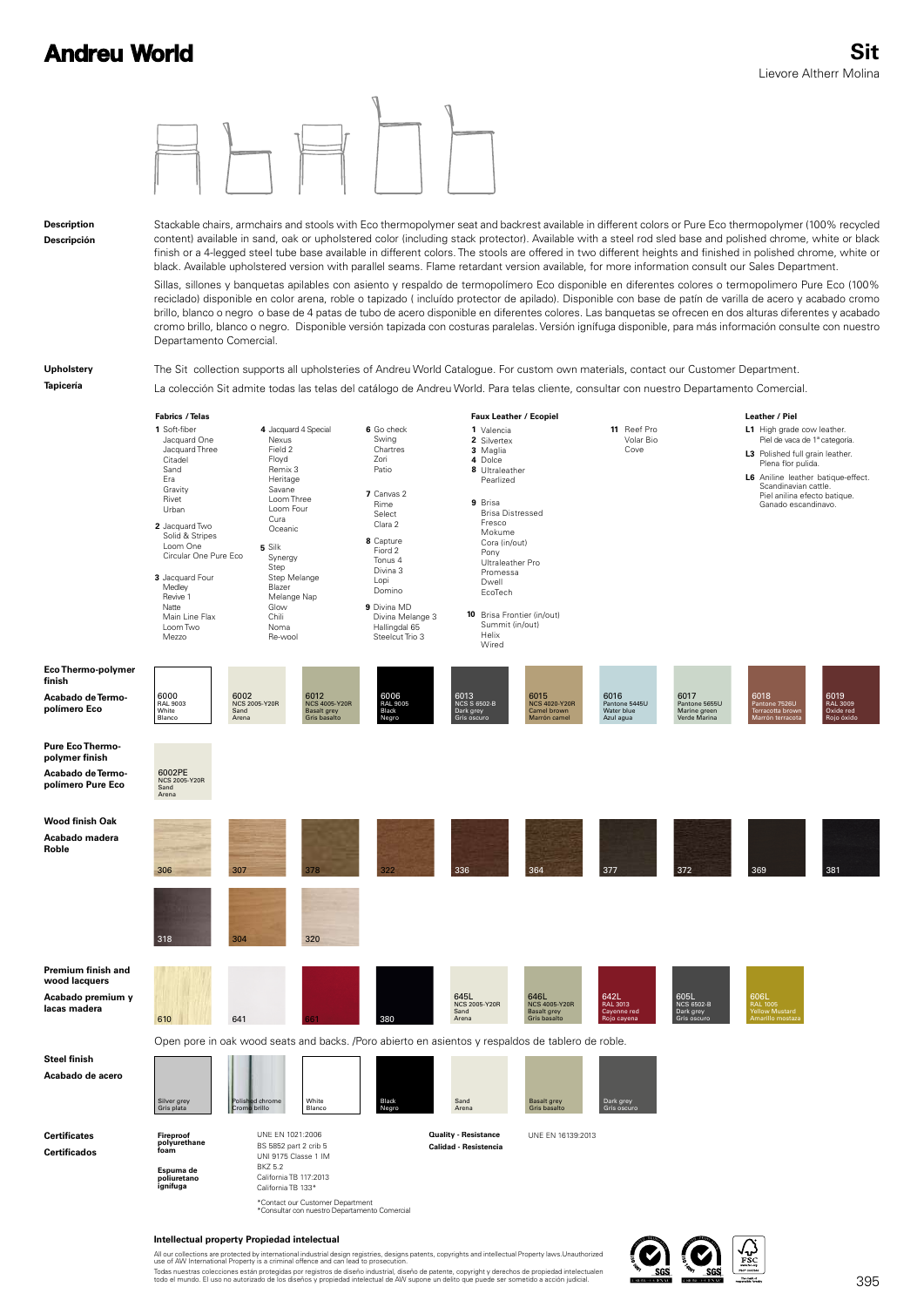#### **SI1200**



Stackable chair Eco thermo-polymer shell available in several colors or Pure Eco thermo-polymer (100% recycled) available in sand color and 4- legs tubular steel base available in several colors. Optional upholstered seat (includes a stacking protector or upholstered seat and back. Optional parallel stitching upholstery for seat.

Silla apilable con asiento y respaldo de termopolímero disponible en varios colores y base de 4 patas de tubo de acero disponible en diferentes colores. Opción de asiento tapizado (incluído protector de apilado) o asiento y respaldo tapizado. Opción de asiento tapizado con costuras paralelas.



12,25 Ft  $68$  lbs

**Sit**

\$

| Carcasa termopolímero                                    |            |     |     |     |     |                |     |     |     |     |     |     |     |     |     |      |       |
|----------------------------------------------------------|------------|-----|-----|-----|-----|----------------|-----|-----|-----|-----|-----|-----|-----|-----|-----|------|-------|
|                                                          | <b>COM</b> | COL |     |     | 3   | 4              | 5   | 6   |     | 8   | 9   | 10  | 11  | L1  | L2  | LЗ   | L6    |
|                                                          | 576        | 592 | 605 | 623 | 640 | 666            | 686 | 709 | 734 | 756 | 779 | 802 | 827 | 845 | 929 | ,078 | 1,425 |
| Upholstered seat and back<br>Asiento y respaldo tapizado |            |     |     |     |     |                |     |     |     |     |     |     |     |     |     |      |       |
|                                                          | <b>COM</b> | COL |     |     | 3   | $\overline{4}$ | 5   | 6   |     | 8   | 9   | 10  | 11  | L1  | L2  | LЗ   | L6    |
|                                                          | 505        | 513 | 520 | 534 | 542 | 558            | 570 | 585 | 600 | 614 | 625 | 640 | 653 | 666 | 717 | 806  | ,050  |
| Upholstered seat<br>Asiento tapizado                     |            |     |     |     |     |                |     |     |     |     |     |     |     |     |     |      |       |





#### **SO1202**



TP 398 Stackable Armchair with Eco thermo-polymer shell available in several colors or Pure Eco thermo-polymer (100% recycled) available in sand color and 4-legs tubular steel base available in several colors. Optional upholstered seat (includes a stacking protecor) or upholstered seat and back. Optional parallel stitching upholstery for seat.

Sillón apilable con asiento y respaldo de termopolímero disponible en varios colores y base de 4 patas de tubo de acero disponible en diferentes colores. Opción de asiento tapizado (incluído protector de apilado) o asiento y respaldo tapizado. Opción de asiento tapizado con costuras paralelas.





\$

|                                                          | <b>COM</b> |     |     |     | 3   | 4   | 5   | 6   |     | 8   | 9   | 10  | 11   | L1   | L2             | LЗ   | L6    |
|----------------------------------------------------------|------------|-----|-----|-----|-----|-----|-----|-----|-----|-----|-----|-----|------|------|----------------|------|-------|
|                                                          | 764        | 782 | 796 | 816 | 833 | 856 | 878 | 899 | 924 | 945 | 970 | 988 | ,011 | ,034 | . 115. .       | .264 | 1,520 |
| Upholstered seat and back<br>Asiento y respaldo tapizado |            |     |     |     |     |     |     |     |     |     |     |     |      |      |                |      |       |
|                                                          | COM        |     |     |     | 3   | 4   | 5   | 6   |     | 8   | 9   | 10  | 11   | L1   | L <sub>2</sub> | LЗ   | L6    |
|                                                          | 581        | 592 | 600 | 611 | 620 | 633 | 647 | 661 | 672 | 686 | 700 | 714 | 727  | 741  | 786            | 871  | 1,104 |

Upholstered seat Asiento tapizado



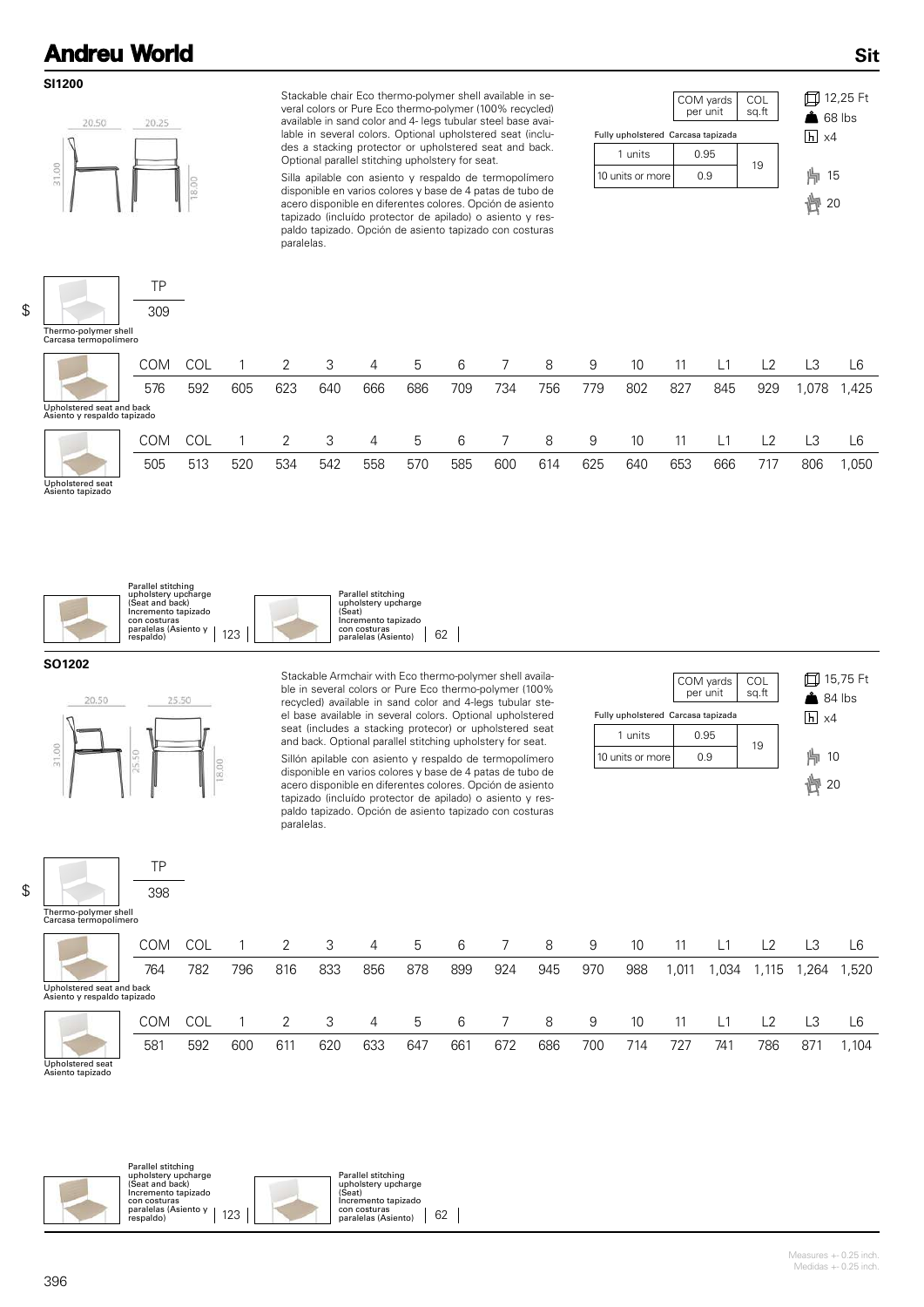#### **SI1201**



TP 322 Stackable chair Eco thermo-polymer shell available in several colors or Pure Eco thermo-polymer (100% recycled) available in sand color and steel sled base finished in polished chrome, white or black. Optional upholstered seat (includes a stacking protector) or upholstered seat and back. Optional parallel stitching upholstery for seat

Silla apilable con asiento y respaldo de termopolímero disponible en varios colores y base de patín de varilla de acero en acabado cromo brillo, blanco o negro. Opción de asiento tapizado (incluído protector de apilado) o asiento y respaldo tapizado. Opción de asiento tapizado con costuras paralelas.





**Sit**

\$

| Thermo-polymer shell |  |
|----------------------|--|

| Carcasa termopolímero                                    |            |            |     |     |     |     |     |     |     |     |     |     |     |                |      |        |       |
|----------------------------------------------------------|------------|------------|-----|-----|-----|-----|-----|-----|-----|-----|-----|-----|-----|----------------|------|--------|-------|
|                                                          | <b>COM</b> | COL        |     |     | 3   | 4   | 5   | 6   |     | 8   | 9   | 10  | 11  | L <sub>1</sub> | L2   | LЗ     | L6    |
|                                                          | 640        | 655        | 674 | 693 | 710 | 736 | 758 | 784 | 806 | 832 | 852 | 873 | 901 | 924            | ,010 | 164. ا | ,524  |
| Upholstered seat and back<br>Asiento y respaldo tapizado |            |            |     |     |     |     |     |     |     |     |     |     |     |                |      |        |       |
|                                                          | <b>COM</b> | <b>COL</b> |     |     | 3   | 4   | 5   | 6   |     | 8   | 9   | 10  | 11  | L1             | L2   |        | L6    |
|                                                          | 526        | 536        | 544 | 553 | 565 | 576 | 588 | 600 | 616 | 625 | 640 | 651 | 663 | 675            | 721  | 802    | 1,023 |
| Upholstered seat<br>Asiento tapizado                     |            |            |     |     |     |     |     |     |     |     |     |     |     |                |      |        |       |



#### **BQ1203**



TP 514 Stackable barstool Eco thermo-polymer shell available in several colors or Pure Eco thermo-polymer (100% recycled) available in sand color and steel sled base finished in polished chrome, white or black. Optional upholstered seat (includes a stacking protector) or upholstered seat and back. Optional parallel stitching upholstery for seat.

Banqueta alta apilable con asiento y respaldo de termopolímero disponible en varios colores y base de patín de varilla de acero en acabado cromo brillo, blanco o negro. Incluído protector de apilado. Opción de asiento tapizado(incluído protector de apilado) o asiento y respaldo tapizado. Opción de asiento tapizado con costuras paralelas.



| Thermo-polymer shell  |  |
|-----------------------|--|
| Carcasa termopolímero |  |

\$

|                                                          | <b>COM</b> |     |     |     |     | 4              | b    | 6     |       | 8     | 9     | 10    |       | L1    | L <sub>2</sub> |       | L6    |
|----------------------------------------------------------|------------|-----|-----|-----|-----|----------------|------|-------|-------|-------|-------|-------|-------|-------|----------------|-------|-------|
|                                                          | 924        | 940 | 954 | 975 | 993 | ,014           | ,039 | .061, | ، 084 | 1,108 | 1,131 | 1,154 | 1,177 | 1,197 | ,284           | 1,438 | 1,843 |
| Upholstered seat and back<br>Asiento y respaldo tapizado |            |     |     |     |     |                |      |       |       |       |       |       |       |       |                |       |       |
|                                                          | <b>COM</b> |     |     |     | 3   | $\overline{4}$ | 5    | 6     |       | 8     | 9     | 10    | 11    | L1    | L2             |       | L6    |
|                                                          | 705        | 715 | 723 | 734 | 746 | 756            | 770  | 781   | 794   | 804   | 818   | 832   | 845   | 854   | 901            | 988   | ,209  |

Upholstered seat Asiento tapizado





Parallel stitching upholstery upcharge (Seat) Incremento tapizado con costuras paralelas (Asiento) 62

> Measures +- 0.25 inch. Medidas  $+-0.25$  inch.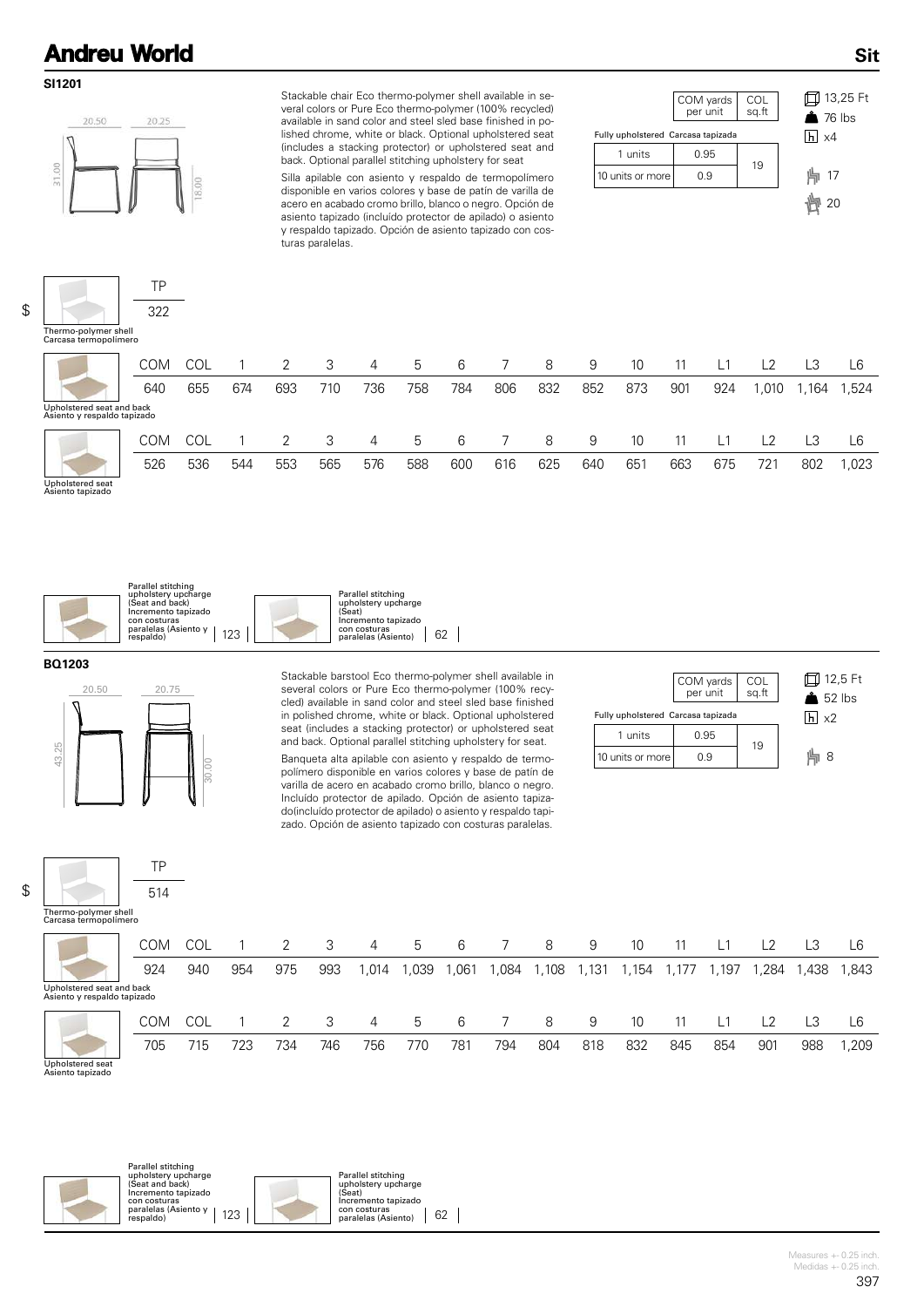#### **BQ1204**

\$



TP 514 Stackable counter stool Eco thermo-polymer shell available in several colors or Pure Eco thermo-polymer (100% recycled) available in sand color and steel sled base finished in polished chrome, white or black. Optional upholstered seat (includes a stacking protector or upholstered seat and back. Optional parallel stitching upholstery or seat.

Banqueta baja apilable con asiento y respaldo de termopolímero disponible en varios colores y base de patín de varilla de acero en a abado cromo brillo, blanco o negro. Incluído protector de apilado. Opción de asiento tapizado (incluído protector de apilado) o asie to y respaldo tapizado.Opción de asiento tapizado con costuras paralelas.





**Sit**

COM COL 1 2 3 4 5 6 7 8 9 10 11 L1 L2 L3 L6 924 940 954 975 993 1,014 1,039 1,061 1,084 1,108 1,131 1,154 1,177 1,197 1,284 1,438 1,843 Upholstered seat and back Asiento y respaldo tapizado Thermo-polymer shell Carcasa termopolímero COM COL 1 2 3 4 5 6 7 8 9 10 11 L1 L2 L3 L6 705 715 723 734 746 756 770 781 794 804 818 832 845 854 901 988 1,209

Upholstered seat Asiento tapizado





**SI1206**



681

÷

Sit Wood. Stackable chair with oak board seat and backrest and 4-legs tubular steel base available in several colors. Optional upholstered seat (includes a stacking protector) or upholstered seat and back. Optional parallel stitching upholstery for seat.

Sit Wood. Silla apilable con asiento y respaldo de tablero de roble y base de 4 patas de tubo de acero disponible en diferentes colores. Opción de asiento tapizado (incluído protector de apilado) o asiento y respaldo tapizado. Opción de asiento tapizado con costura paralelas.



\$ Oak Roble

|                                           | COM | COL |     | $\overline{2}$ | 3   | 4   | 5   | 6   |     | 8   | -9  | 10  |     |      | $\sqrt{2}$ |        | L6   |
|-------------------------------------------|-----|-----|-----|----------------|-----|-----|-----|-----|-----|-----|-----|-----|-----|------|------------|--------|------|
|                                           | 832 | 843 | 836 | 864            | 874 | 890 | 903 | 915 | 931 | 947 | 958 | 974 | 990 | ,001 | ,056       | . 160، | 428, |
| Upholstered seat pad<br>Asiento plafonado |     |     |     |                |     |     |     |     |     |     |     |     |     |      |            |        |      |

| Matte lacquered and<br>premium upcharge<br><b>SERIE</b><br>Incremento por<br>600<br>lacado mate v<br>36<br>premium | Parallel stitching<br>upholstery upcharge<br>(Seat)<br>Incremento tapizado<br>con costuras<br>62<br>paralelas (Asiento) |
|--------------------------------------------------------------------------------------------------------------------|-------------------------------------------------------------------------------------------------------------------------|
|--------------------------------------------------------------------------------------------------------------------|-------------------------------------------------------------------------------------------------------------------------|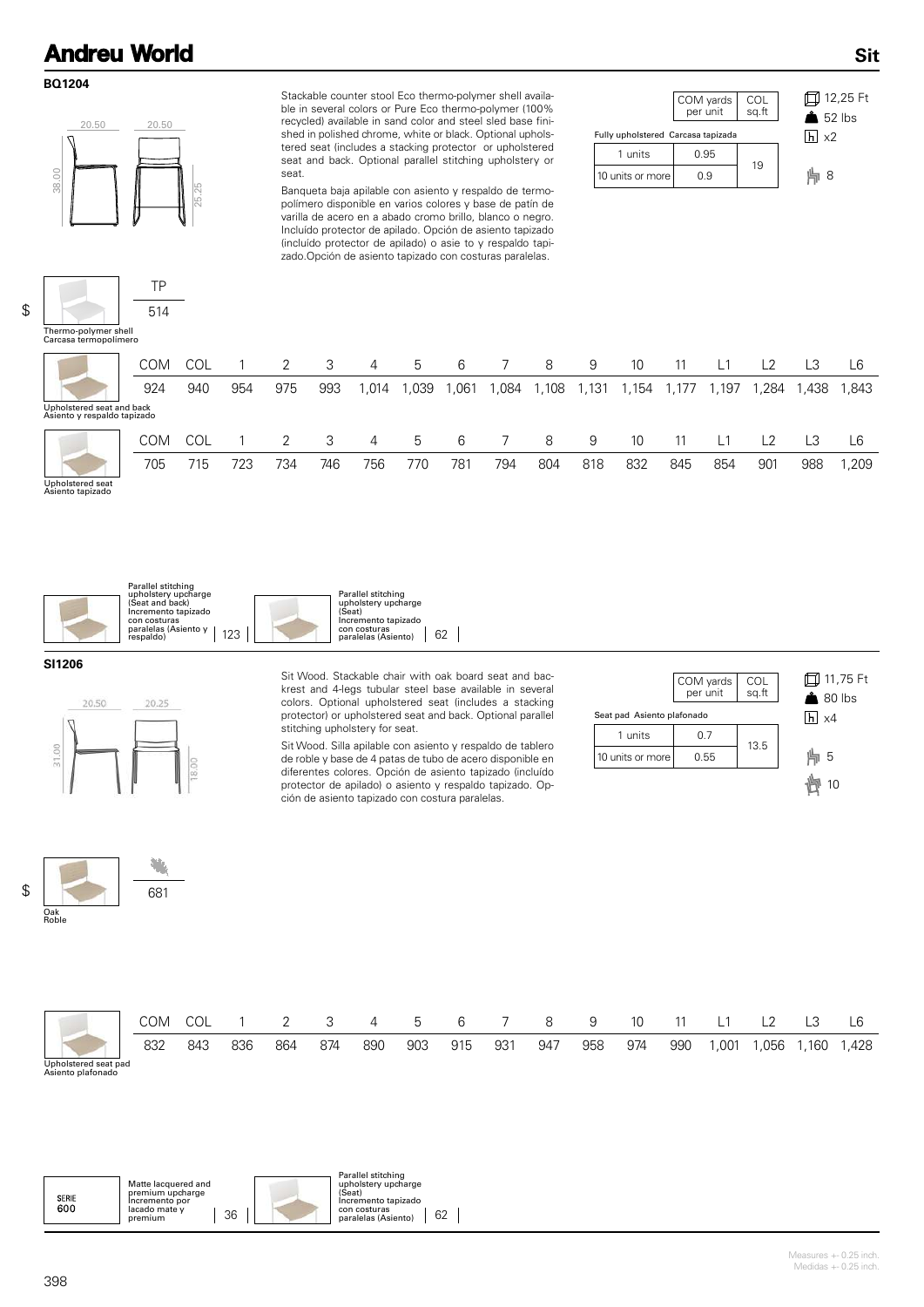#### **SO1208**



Sit Wood. Stackable armchair with oak board seat and backrest and 4-legs tubular steel base available in several colors. Optional upholstered seat (includes a stacking protector) or upholstered seat and back. Optional parallel stitching upholstery for seat.

Sit Wood. Sillón apilable con asiento y respaldo de tablero de roble y base de 4 patas de tubo de acero disponible en diferentes colores. Opción de asiento tapizado (incluído protector de apilado) o asiento y respaldo tapizado. Opción de asiento tapizado con costuras paralelas.

|                            | COM yards<br>per unit | COL<br>sq.ft |  |
|----------------------------|-----------------------|--------------|--|
| Seat pad Asiento plafonado |                       |              |  |
| 1 units                    | 0.7                   | 13.5         |  |
| 10 units or more           | 0.55                  |              |  |
|                            |                       |              |  |

15,75 Ft 92 lbs x4 5 貝 10

**Sit**



|                                           | COM  | COL   |        |       | $\overline{\mathbf{3}}$ | $\sim$ 4 | 5 6    |         |       | 8     | -9    | 10    |       |       |      |        |      |
|-------------------------------------------|------|-------|--------|-------|-------------------------|----------|--------|---------|-------|-------|-------|-------|-------|-------|------|--------|------|
|                                           | .009 | . 019 | 009, ا | 1,041 | ,051                    | i,067    | 076, ا | .092, ا | 1,105 | 1,121 | 1,135 | 1,149 | .165، | 1,178 | ,235 | 347, ا | .653 |
| Upholstered seat pad<br>Asiento plafonado |      |       |        |       |                         |          |        |         |       |       |       |       |       |       |      |        |      |



**SI1207**

<u>up</u>



695

摰

Sit Wood. Stackable chair with oak board seat and backrest and steel sled base finished in polished chrome, white or black. Optional upholstered seat (includes a stacking protector). Optional parallel stitching upholstery for seat.

Sit Wood. Silla apilable con asiento y respaldo de tablero de roble y base de patín de varilla de acero en acabado cromo brillo, blanco o negro. Opción de asiento tapizado (incluído protector de apilado). Opción de asiento tapizado con costuras paralelas.

|                            | COM yards<br>per unit | COL<br>sq.ft | <b>□ 11,75 Ft</b><br>$84$ lbs |
|----------------------------|-----------------------|--------------|-------------------------------|
| Seat pad Asiento plafonado |                       |              | $\overline{h}$ x4             |
| 1 units                    | 0.7                   |              |                               |
| 10 units or more           | 0.55                  | 13.5         | 5                             |
|                            |                       |              | 10                            |





| Matte lacquered and<br>premium upcharge<br><b>SERIE</b><br>Incremento por<br>600<br>lacado mate v<br>36<br>premium | Parallel stitching<br>upholstery upcharge<br>(Seat)<br>Incremento tapizado<br>con costuras<br>62<br>paralelas (Asiento) |
|--------------------------------------------------------------------------------------------------------------------|-------------------------------------------------------------------------------------------------------------------------|
|--------------------------------------------------------------------------------------------------------------------|-------------------------------------------------------------------------------------------------------------------------|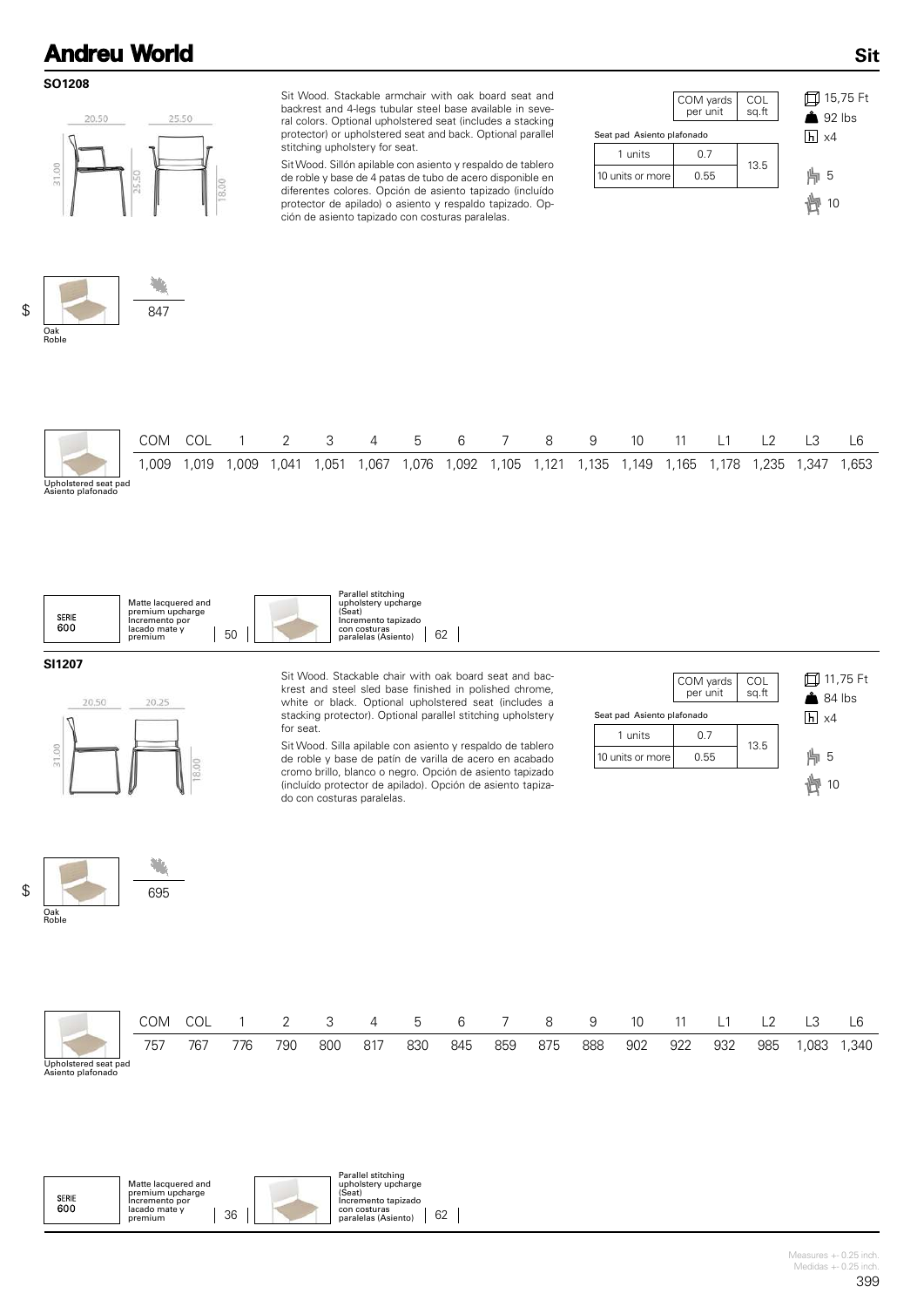#### **BQ1209**



Sit Wood. Stackable barstool with oak board seat and backrest and steel sled base finished in polished chrome, white or black. Optional upholstered seat (includes a stacking protector). Optional parallel stitching upholstery for seat.

Sit Wood. Banqueta alta apilable con asiento y respaldo de tablero de roble y base de patín de varilla de acero en acabado cromo brillo, blanco o negro. Opción de asiento tapizado (incluído protector de apilado). Opción de asiento tapizado con costuras paralelas.

| COM yards<br>per unit      | COL<br>sq.ft | 12,5<br>$\triangle$ 56 H |  |  |  |  |  |  |  |
|----------------------------|--------------|--------------------------|--|--|--|--|--|--|--|
| Seat pad Asiento plafonado |              |                          |  |  |  |  |  |  |  |
| 0.7                        |              |                          |  |  |  |  |  |  |  |
| 0.55                       |              | 8                        |  |  |  |  |  |  |  |
|                            |              | 13.5                     |  |  |  |  |  |  |  |

**Sit**



|                                           | COM  |      |       |       |       | 4     | 5     | 6     |       | 8      | -9      | -10   |       | <u>_</u> |       |       | -6    |
|-------------------------------------------|------|------|-------|-------|-------|-------|-------|-------|-------|--------|---------|-------|-------|----------|-------|-------|-------|
|                                           | .069 | .082 | l.100 | 1.105 | 1,118 | 1,130 | 1,148 | 1,161 | 1,183 | . 198، | 1,213 1 | 1,229 | 1,246 | .259     | 1,318 | 426,، | 1,704 |
| Upholstered seat pad<br>Asiento plafonado |      |      |       |       |       |       |       |       |       |        |         |       |       |          |       |       |       |



#### **BQ1210**



Sit Wood. Stackable counter stool with oak board seat and backrest and steel sled base finished in polished chrome, white or black. Optional upholstered seat (includes a stacking protector). Optional parallel stitching upholstery for seat.

Sit Wood. Banqueta baja apilable con asiento y respaldo de tablero de roble y base de patín de varilla de acero en acabado cromo brillo, blanco o negro. Opción de asiento tapizado (incluído protector de apilado). Opción de asiento tapizado con costuras paralelas.

|                            | COM yards<br>per unit | COL<br>sq.ft | 口 12,25 Ft<br>$\triangle$ 56 lbs |
|----------------------------|-----------------------|--------------|----------------------------------|
| Seat pad Asiento plafonado |                       | $h \mid x2$  |                                  |
| 1 units                    | 0.7                   | 13.5         |                                  |
| 10 units or more           | 0.55                  |              | 8                                |





|                                           | COM  |      |       | - 3 | $\overline{4}$ | $5\degree$ | 6 | 8 | -9 | 10 | -                                                                 | $\sqrt{2}$ | L3    | L6    |
|-------------------------------------------|------|------|-------|-----|----------------|------------|---|---|----|----|-------------------------------------------------------------------|------------|-------|-------|
|                                           | .069 | .082 | 1.100 |     |                |            |   |   |    |    | 1,105 1,118 1,130 1,148 1,161 1,183 1,198 1,213 1,229 1,246 1,259 | 1,318      | 1,426 | 1,704 |
| Upholstered seat pad<br>Asiento plafonado |      |      |       |     |                |            |   |   |    |    |                                                                   |            |       |       |

 $\overline{\phantom{a}}$ 

| Parallel stitching<br>upholstery upcharge<br>Matte lacquered and<br>(Seat)<br>premium upcharge<br><b>SERIE</b><br>Incremento tapizado<br>Incremento por<br>600<br>lacado mate v<br>con costuras<br>36<br>62<br>paralelas (Asiento)<br>premium |
|-----------------------------------------------------------------------------------------------------------------------------------------------------------------------------------------------------------------------------------------------|
|-----------------------------------------------------------------------------------------------------------------------------------------------------------------------------------------------------------------------------------------------|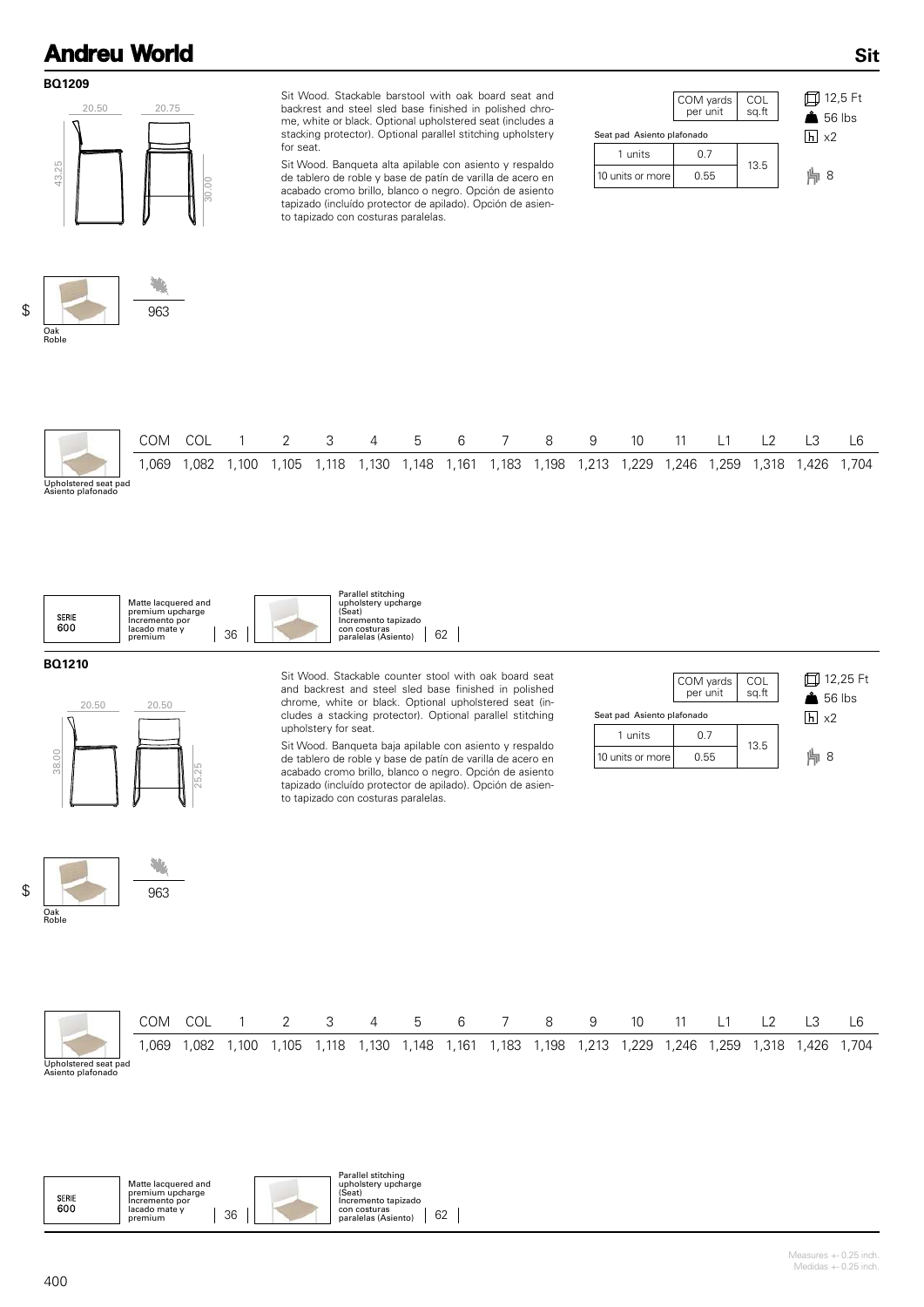### **Sit accesories / Accesorios Sit**

Removable right and left desk accessory for chair with panic latch ro-**DR-0802** 0,5 Ft tation. HPL finished in polished chrome, black or white surface 4-leg 200 \$ Right Derecha  $\frac{a}{2}$  8 lbs frames with writing supports can be stacked up to 4 units deep. Avai- $\overline{h}$  1 lable for models: SI1200, SI-1201,SI-1206,SI-12  $200$ Pala de escritura derecha e izquierda desmontable para sillas con rota-**DL-0803** ción antipánico. Tablero HPL acabado cromo brillo, blanco o negro. Las estructuras de 4 patas con pala apilan hasta un máximo de 4 unidades. 200 \$ Left Izquierda Válido para los modelos: SI-1200,SI-1201,SI-300 0,25 Ft **LD0807 LD0809** 0,25 Ft 4 legs frame Estructura 4 patas  $$33$ <br>SI1200, SI1206  $\frac{a}{100}$  1 lbs  $\frac{33}{1}$   $\frac{1}{2}$  bs  $\frac{4}{1}$  legs frame Estructura 4 patas  $\frac{5}{1}$  35  $\mathbf{\hat{a}}$  1 lbs SO1202, SO1208 **五**1 **h** 1 **LD0808 LD0810** Sled base frame Estructura de patín  $$33$ <br>Sl1201, Sl1207 SO1632 33 35 \$ \$ SI1201, SI1207 Removable thermo-polymer linking device of Removable thermo-polymer linking device of available for chairs. available for armchairs. Sistema de unión de Termopolímero desmonta-Sistema de unión de Termopolímero desmontable válido para sillas. Se puede ocultar debajo del ble válido para sillones. Se puede ocultar debajo  $\overline{55}$  asiento. asiento. del asiento. **□ 0,25 Ft ND0811** \$ 22  $\frac{a}{100}$  1 lbs  $\overline{h}$ 1 Numbering device. Consult with Customer Department to customize the project. Pieza de numeración para el sistema de unión que permite identificar las sillas. Consultar con el Departamento Comercial para personalizar el proyecto.

|                                                                     | Glides for sled bases/cantilever.<br>Tacos para bases de patín/cantilever. |  |                                                       |                     |                                       |                                                                                                                                                                                         |  |  |  |
|---------------------------------------------------------------------|----------------------------------------------------------------------------|--|-------------------------------------------------------|---------------------|---------------------------------------|-----------------------------------------------------------------------------------------------------------------------------------------------------------------------------------------|--|--|--|
| Use/Uso                                                             | Reference/Referencia                                                       |  | <b>Material/Material</b>                              | <b>Price/Precio</b> |                                       | for glides placed on<br>chairs. To order loose<br>parts, please ask to                                                                                                                  |  |  |  |
| Hard floors.<br>Suelos duros.                                       | <b>TS0531</b>                                                              |  | Plastic (PE).<br>Plástico (PE).                       | 0 <sup>3</sup>      | Standard.<br>Estándar.                | our Sales Department.<br>El precio indicado en<br>Tarifa es para tacos<br>colocados en las<br>sillas. Para pedidos<br>de tacos sueltos de<br>repuesto, consultar<br>con el Departamento |  |  |  |
| Wooden and<br>delicated floors.<br>Suelos de madera y<br>delicados. | <b>TS0538</b>                                                              |  | Plastic (PE) with felt.<br>Plástico (PE) con fieltro. | 12 <sup>5</sup>     | Set of 4 glides.<br>Juego de 4 tacos. | Comercial.                                                                                                                                                                              |  |  |  |
| Mats/carpet floors.<br>Suelos de moqueta/<br>alfombra.              | <b>TS0537</b>                                                              |  | No glide.<br>Sin taco.                                | 0 <sup>3</sup>      |                                       |                                                                                                                                                                                         |  |  |  |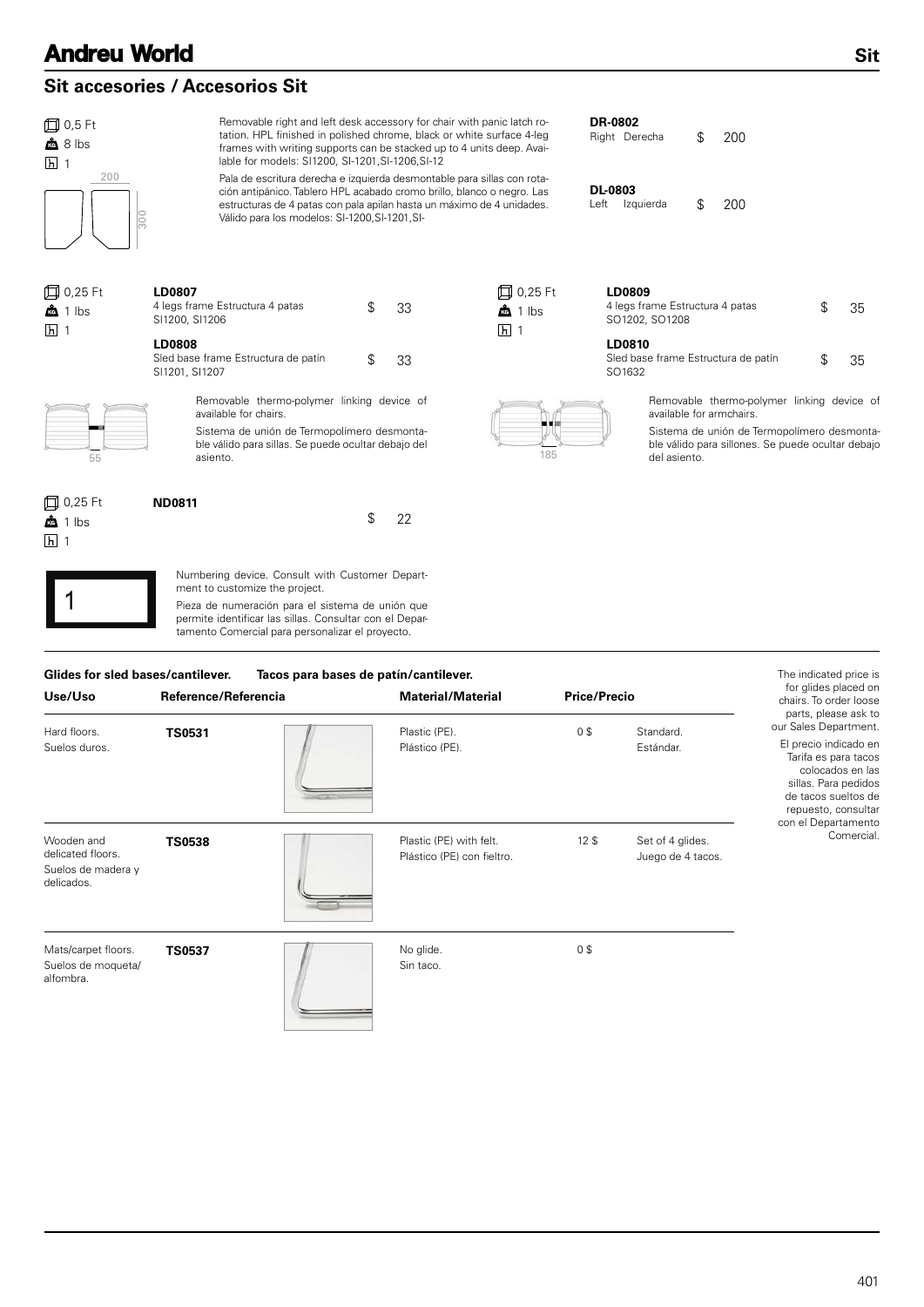| Glides for 4 metal legs base.                                       |                      | The indicated price is                                |                     |                                       |                                                                                                                                                                                                                 |
|---------------------------------------------------------------------|----------------------|-------------------------------------------------------|---------------------|---------------------------------------|-----------------------------------------------------------------------------------------------------------------------------------------------------------------------------------------------------------------|
| Use/Uso                                                             | Reference/Referencia | <b>Material/Material</b>                              | <b>Price/Precio</b> |                                       | for glides placed on<br>chairs. To order loose                                                                                                                                                                  |
| Hard floors.<br>Suelos duros.                                       | <b>TS0558</b>        | Plastic (PE).<br>Plástico (PE).                       | 0 <sup>3</sup>      | Standard.<br>Estándar.                | parts, please ask to<br>our Sales Department.<br>El precio indicado en<br>Tarifa es para tacos<br>colocados en las<br>sillas. Para pedidos<br>de tacos sueltos de<br>repuesto, consultar<br>con el Departamento |
| Wooden and<br>delicated floors.<br>Suelos de madera y<br>delicados. | <b>TS0534</b>        | Plastic (PE) with felt.<br>Plástico (PE) con fieltro. | 10 <sup>5</sup>     | Set of 4 glides.<br>Juego de 4 tacos. | Comercial.                                                                                                                                                                                                      |
| Mats/carpet floors.<br>Suelos de moqueta/<br>alfombra.              | <b>TS0559</b>        | Metal.<br>Metal.                                      | 10 <sup>5</sup>     | Set of 4 glides.<br>Juego de 4 tacos. |                                                                                                                                                                                                                 |

### **Sit stackability / Sit apilabilidad**



**SI1200** ON THE FLOOR / SOBRE SUELO 15 units unidades 20.00 x 32.75 x 53.50 inch.

Upholstered / Tapizado 5 units unidades 20.00 x 23.75 x 39.50 inch.

ON A TROLLEY / EN CARRO 20 units unidades 560 x 850 x 1260 inch.

Upholstered / Tapizado 10 units unidades 20.00 x 23.75 x 39.50 inch.



**SO1202** ON THE FLOOR / SOBRE SUELO 10 units unidades 24.00 x 27.75 x 45.00 inch.

> Upholstered / Tapizado 5 units unidades 24.00 x 23.75 x 39.50 inch.

ON A TROLLEY / EN CARRO 20 units unidades 560 x 850 x 1260 inch.

Upholstered / Tapizado 10 units unidades 24.00 x 23.75 x 39.50 inch.

**BQ1203** ON THE FLOOR / SOBRE SUELO 8 units unidades 20.00 x 25.75 x 54.25 inch.

> Upholstered / Tapizado 4 units unidades 20.00 x 22.50 x 49.75 inch.



**SI1201** ON THE FLOOR / SOBRE SUELO 17 units unidades 20.00 x 34.75 x 56.75 inch.

> Upholstered / Tapizado 7 units unidades 20.00 x 26.00 x 44.25 inch.

ON A TROLLEY / EN CARRO 20 units unidades 560 x 850 x 1260 inch.

Upholstered / Tapizado 10 units unidades 20.00 x 26.00 x 44.25 inch.

### **BQ1204** ON THE FLOOR / SOBRE SUELO 8 units unidades 20.00 x 25.75 x 49.00 inch.

Upholstered / Tapizado 4 units unidades 20.00 x 22.50 x 44.50 inch.